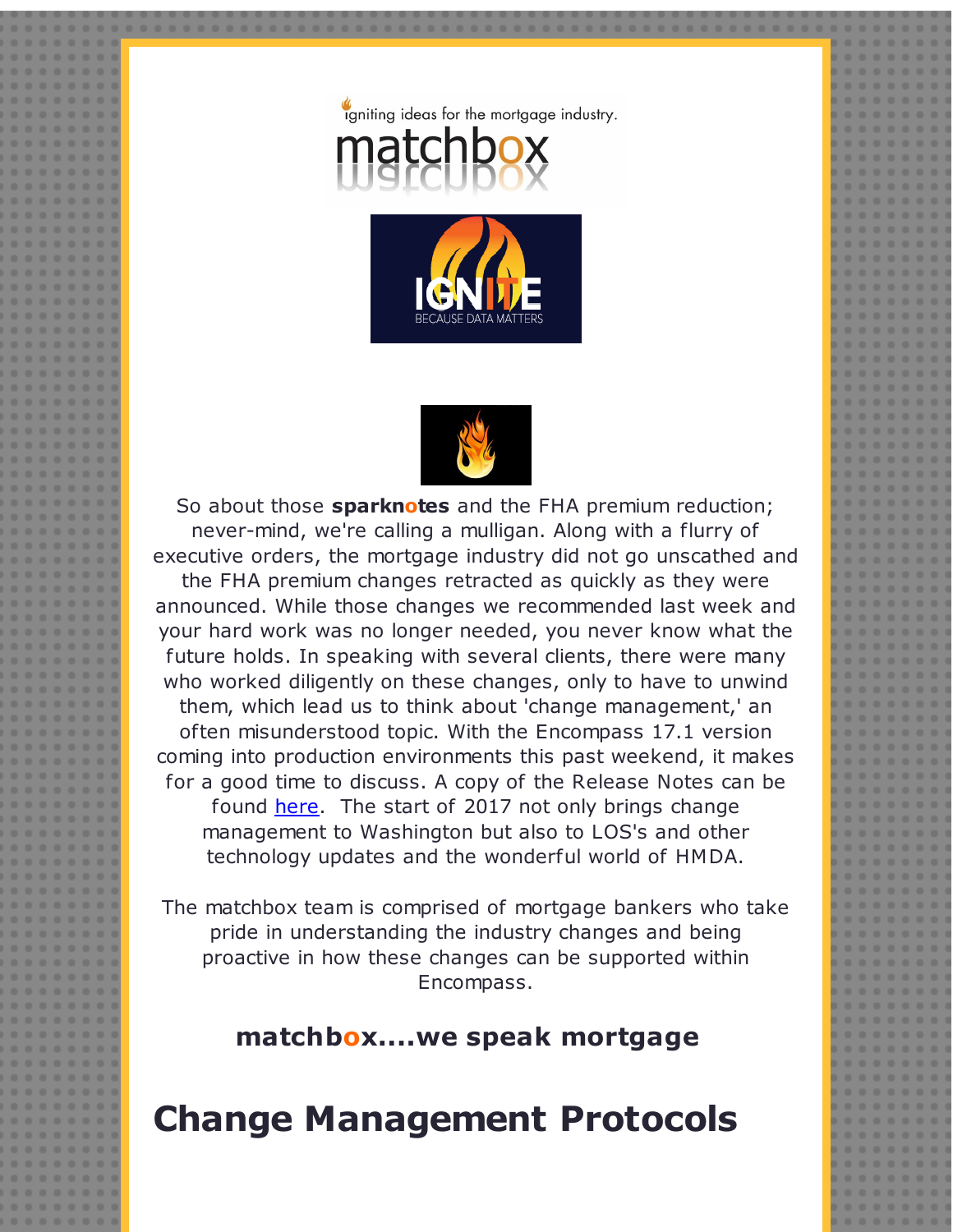

We miss this guy, don't do? The new replacement just doesn't hack it. That was a change management fail. That said, if you have this sign hanging up in your IT department and you are operating in any Loan Origination System, keep reading. In today's market, you should have at least one, if not two additional environments for the purposes of managing new development upgrades and software releases. The mortgage industry is not short on industry wide changes, and requested system enhancements which requires any mortgage technology department to have a clear and concise process for developing and testing prior to release into the production environment. Your change management process should include a fully documented set of your systems current configuration to form a baseline. All system configuration changes should be documented and approved before being deployed into your test or development LOS environment. The new development should be introduced to the respective subject matter experts within your organization for development review and user acceptance testing. Once all testing has been completed and documented, the details of the changes should be documented for reference and for training your user community.

Training sessions that explain the new changes should be scheduled and reviewed with the entire staff providing detailed explanations of how and when the changes are going to be implemented into production (which should occur over a weekend) and how they will be impacted.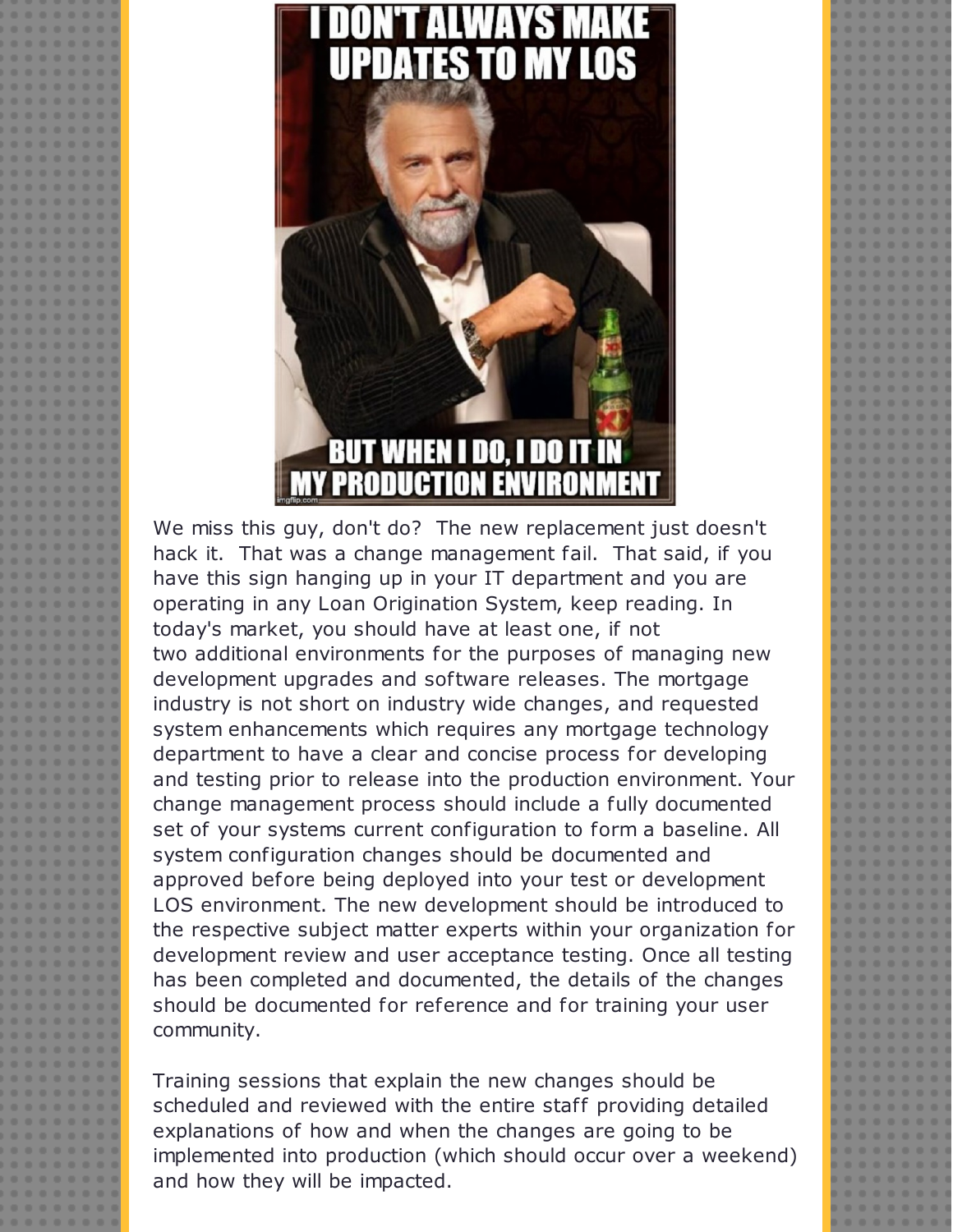On implementation, or upgrade weekend, the system's production environment should be updated with the new development items. Upon completion, all changes should be tested and confirmed to be working was expected within the production environment. These changes or upgrades should be identified with a version number or specific identifier that clearly identifies the time and date of implemented changes. A summary of these changes should be documented and updated corporate change management manual.

Part of the plan should include the ability to roll back the changes if they are not working in production as they did in the test/development environment.

Lastly a reminder that changes have been made with a summary of the those changes in a company's version of release notes should be sent to all users so that they can understand that the system they left on Friday has been changed over the weekend.

If this sounds foreign to you, or if you would like some assistance on setting up or enhancing your change management procedures, give us a call and we would be happy to assist to make system changes not the most interesting thing in the world. Hey, we all love that original Dos Equis guy, but we wouldn't exactly follow his risk management strategies.

## **HMDA headaches**

It's that time of year again and HMDA Reporting is right around the corner. Can you hear that noise? Quiet and listen carefully; it's your compliance department starting their annual mental breakdown. Why are so many lenders still struggling with this after so many years? The process has always been a challenge but with the pending changes coming in 2018, the need for timely and accurate HMDA data has never been greater. If it's still a struggle now, just wait until next year. There are some challenges(listed below) but lenders who are still in business and thriving should have the ability to efficiently solve for this with the right planning and tools.

- Unclear HMDA policies and procedures

- Insufficient LOS functionality to drive your timely HMDA updates

- Delay in keeping the HMDA data updated which requires a once

a year catch up scrub and update

If your HMDA process is bad now, it is only going to get worse